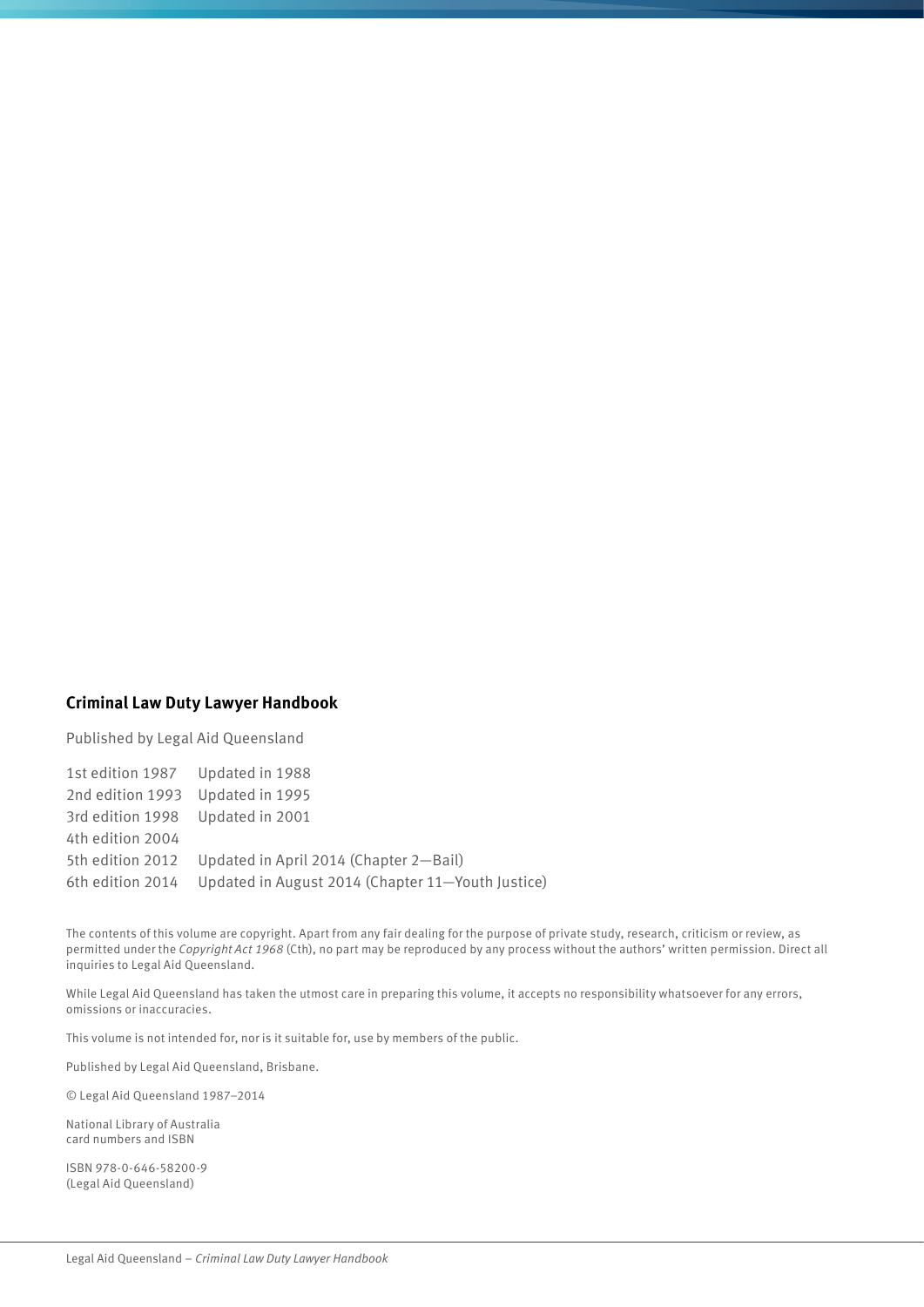## **Foreword**

Legal Aid Queensland is responsible for updating and distributing the *Criminal Law Duty Lawyer Handbook*, and for duty lawyer accreditation throughout Queensland.

This is the fifth edition of the handbook. As such, I acknowledge the Legal Aid Queensland officers who researched and revised the text to provide an up-to-date and concise publication.

We have produced the handbook in ebook and online formats to improve access and updates to content.

I also acknowledge the Communication and Community Legal Education team, who project managed, designed and formatted the handbook and Kylee Bristow of Lexi Corporate Publishing, who edited it.

Since the Criminal Law Duty Lawyer Program was introduced in Queensland in 1974, practitioners appearing in the magistrates or childrens court have seen the various complex and difficult issues that confront the duty lawyer.

The *Criminal Law Duty Lawyer Handbook* is a succinct theoretical and practical guide for these practitioners, particularly those less experienced in this jurisdiction. It highlights most of the issues they are likely to encounter. However, it does not attempt to resolve all these issues or solve all the problems that a duty lawyer will encounter.

Legal Aid Queensland believes that the handbook helps ensure the Criminal Law Duty Lawyer Program's successful operation. All duty lawyers should thoroughly familiarise themselves with the topics and procedures outlined in the handbook. This will not only assist duty lawyers, but maintain the high standard that the Criminal Law Duty Lawyer Program has achieved throughout Queensland.

Anthony Reilly *Chief executive officer* Legal Aid Queensland